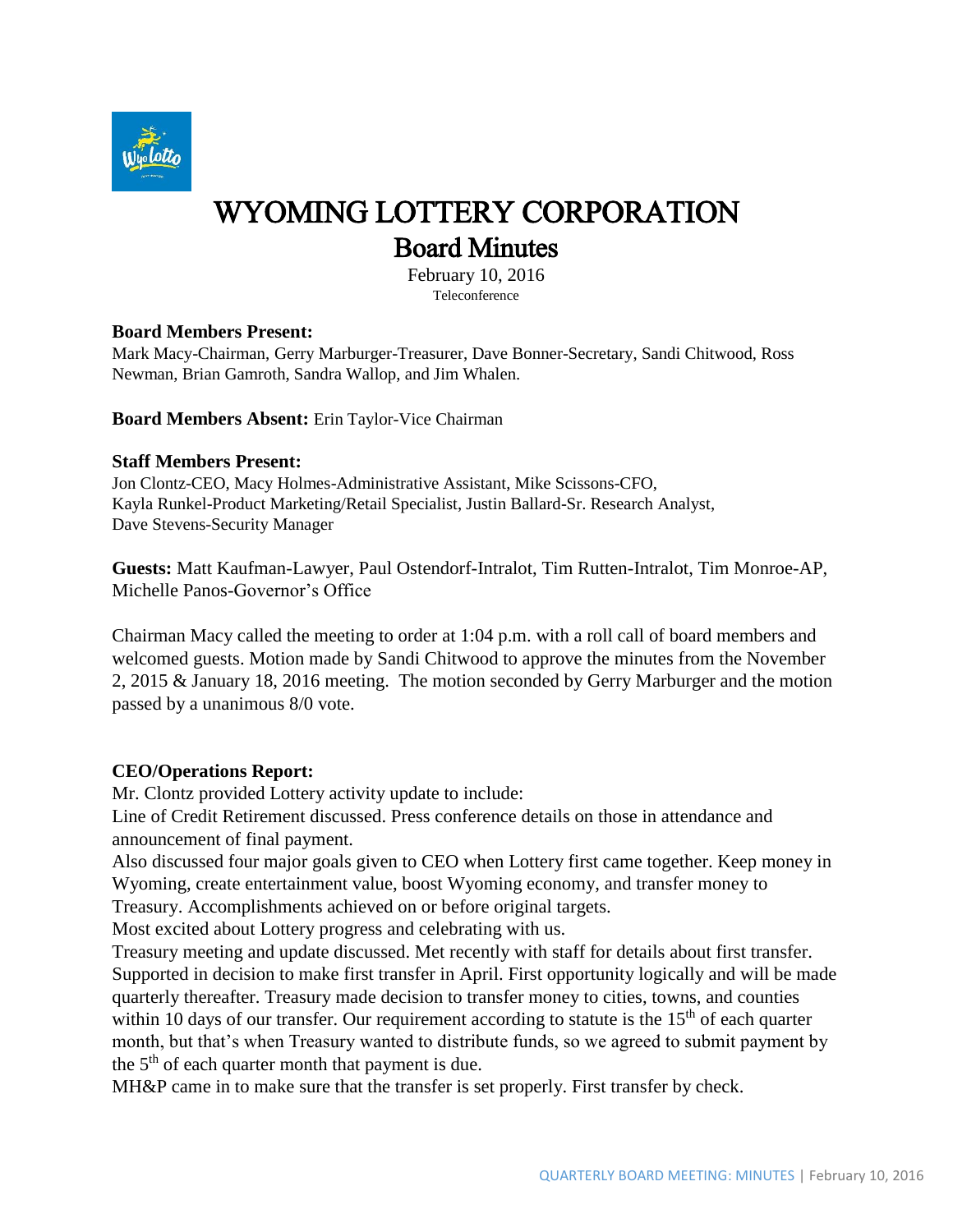Wants to do co-press conference with Treasury to celebrate historic happening for the first time. Transfer amount was originally discussed being sent in July; beat original deadline by months due to cuts in budget and high jackpot. Every dollar we can maximize to the transfer, we will. Reserve account has increased due to recent Powerball run; with board approval & subcommittee guidance we have seeded the reserve account.

Pays for jackpot hits (multiple hits); had to consider going back and borrowing more money. Instead got jackpot coverage through SCA, took out on Cowboy Draw game only and it reduced overall profit in taking that on; deliberately high payout for this game caused only 2% return. Jackpots allowed us to seed reserve account to remove SCA coverage going forward so Cowboy Draw profit return will go back to 13%.

This money will assist us in new game development without having to go back and borrow more money. Turn of events with jackpots pushed us into this position.

Now that the reserve account is established to board's memo requirement, until April 1<sup>st</sup>, we'll fund but the most money will be going into the transfer account.

\*Question Brian Gamroth-Will \$250k be funded from the reserve account or prize account?

\* Answer Justin Ballard-Without SCA, a secondary jackpot account will be funded from there. If we get hit early, the funds will come from reserve account at that point.

\*Question Dave Bonner-How did you work it when we had jackpot hit previously?

\*Answer Justin Ballard-It came from the primary jackpot account, so basically players paid for that.

\*Response Jon Clontz-We always make sure we have the money for a jackpot. Now that SCA coverage is dropped, they will pay us back and use reserve in multiple hits instances. We can always bring SCA coverage back. We will get to a high jackpot amount sooner than anticipated with higher than average number of rolls exceeded already. We're prepared for it how we should be as opposed to when we first started.

Expense reductions for FY16-17 discussed; mainly came from marketing and advertising budget. Lowest value in ROI and equate to lowest risk; clearly moving further away from startup-will end the year the way we need to end the year.

Engaged in renegotiating our FY17 budget with Warehouse 21; created amendment to contract with our legal team to lower contractual requirement.

Projected spend is now lower. Savings of over a million dollars for FY17 anticipated.

Asked Research Analyst to look at neighboring lotteries and similar jurisdictions for comparison. Percentage of spend to budget is more than appropriate that we accentuated spend for brand awareness and development is important in startup. Some risk involved, but done in scientific and methodical way; plan to best utilize the saved dollars.

Most lotteries operate at a much lower spend in marketing as compared to their budget. May be further adjustments but this is pretty drastic to begin with and we want to see impact of this first, but still some needs related to us being a new company.

Operating room but can still maximize transfers to the state. Appreciative of everyone who worked with us on this. Expecting great results.

Problem Gambling-Attended New Horizons conference with Justin Ballard. Discussed those in attendance and issues discussed while in attendance to this event. Good to introduce Justin Ballard as he's the liaison for the problem gambling department as we progress. Very good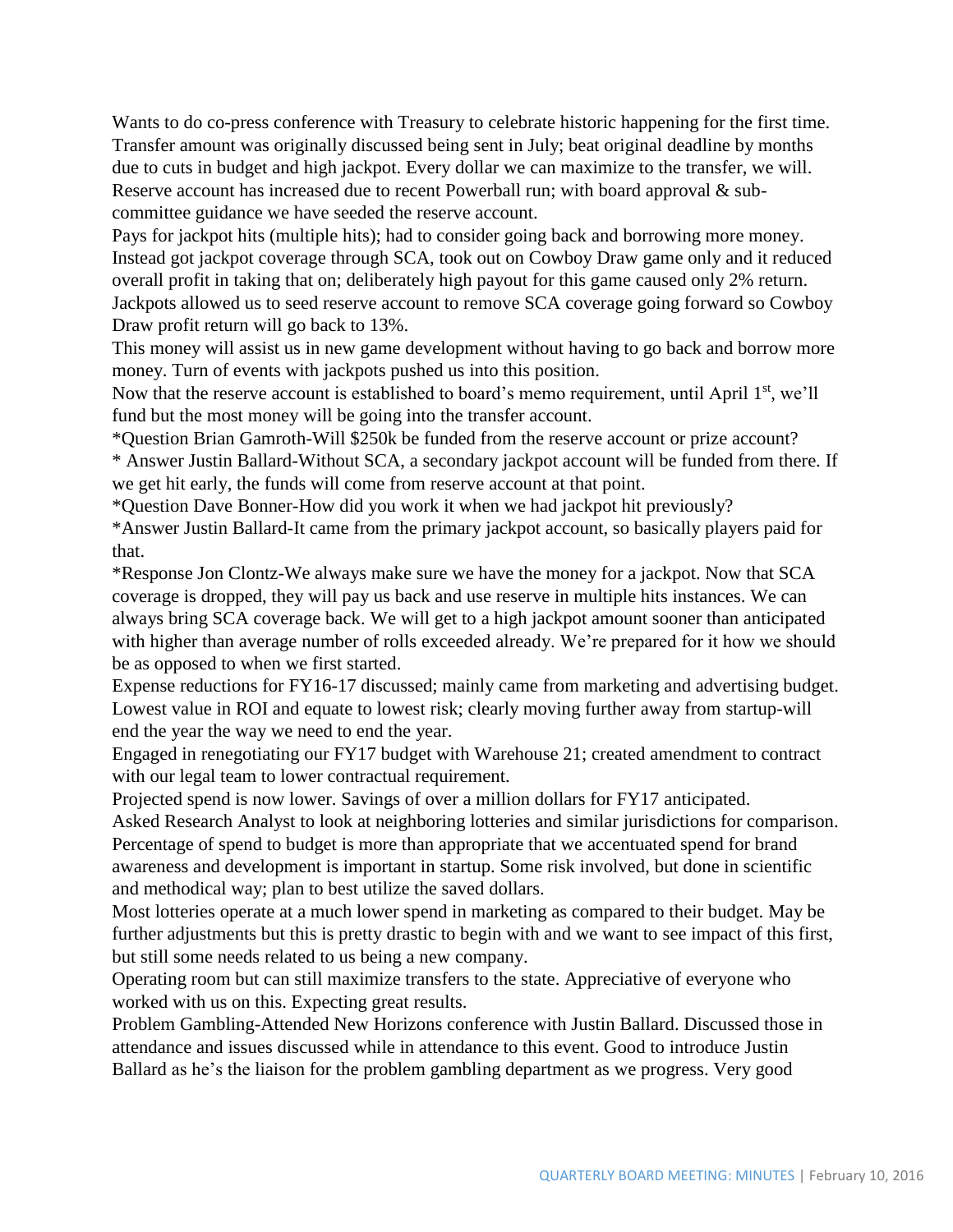exchange and there is another meeting in the summer that Board Member Wallop will try to attend.

We will make sure all employees get trained at some point but that will come in time.

Well attended monthly meeting trying to size and scope problem in Wyoming. Fully funded the unclaimed prize account; met our requirement and money is available for Department of Health to utilize.

One representative per county is going to have training specifically relating to problem gambling; glad to see money put to use as they address the scope of impact, and we're happy to meet the requirements as it is stated in statute.

Glad to see Pari-Mutuel coming and casino attendance; support, input and guidance is sincerely appreciated. Problems more easily identified, so the Department of Health can decide where treatment will be needed.

\*Question Brian Gamroth-With casino presence and Pari-Mutuel presence, is Lottery the only monetary contributor here? Is anyone else footing the bill or is it open only for input on what to do with these dollars?

\*Answer Justin Ballard-There was discussion of Pari-Mutuel contributing, as well as Freemont county discussions of contribution but nothing has been brought up recently; the tracker study has been decided and it all is coming out of our dollars.

\*Response Jon Clontz-We're paying and leaders of other organizations have not got in contact to contribute, only aloof discussion, but at this point it is only mere discussion.

\*Question Brian Gamroth-After the Problem Gambling seminar last year, more often question posed, why are you here as a lottery? Indian casinos, Pari-Mutuel, and every other aspect of gaming more than lottery seen as far as problem, some were surprised we were there. Why are we shouldering fiscal responsibility if they want to attend and have input at meetings? Also, following statute, do they have to spend what we make available to them and this is not a roll over account, correct?

\*Answer Jon Clontz-We are operating under the assumption that it is a roll over account. We don't have much authority over that and our attorney agrees. The statute doesn't give the lottery authority on how the money is spent.

\*Question Brian Gamroth- We thought Department of Health was brought on due to language to help make decisions on what to do with the funds?

\*Answer Jon Clontz-We have to all agree money will be used in the Problem Gambling realm; provided us courtesy on what is acceptable to spend money on. Internal agreement but technically/legally, they don't have to ask about anything. It is time they get officers in a board/commissions/group, because we can't afford for Lottery staff to play all the roles; make sure assignments and work are farmed out. Justin Ballard can't be responsible for all impact.

\*Response Matt Kaufman-Language specifically says it shall be used in consultation with Department of Health to treat the disorder. We have some argument of influence in decision making, but not much.

\*Question Sandi Chitwood-If money outlined by statute is there, can we give less at our discretion?

\*Answer Jon Clontz-We have operated off the assumption that we needed to fund to the amount of unclaimed prizes, even if it exceeds amount statute outlines.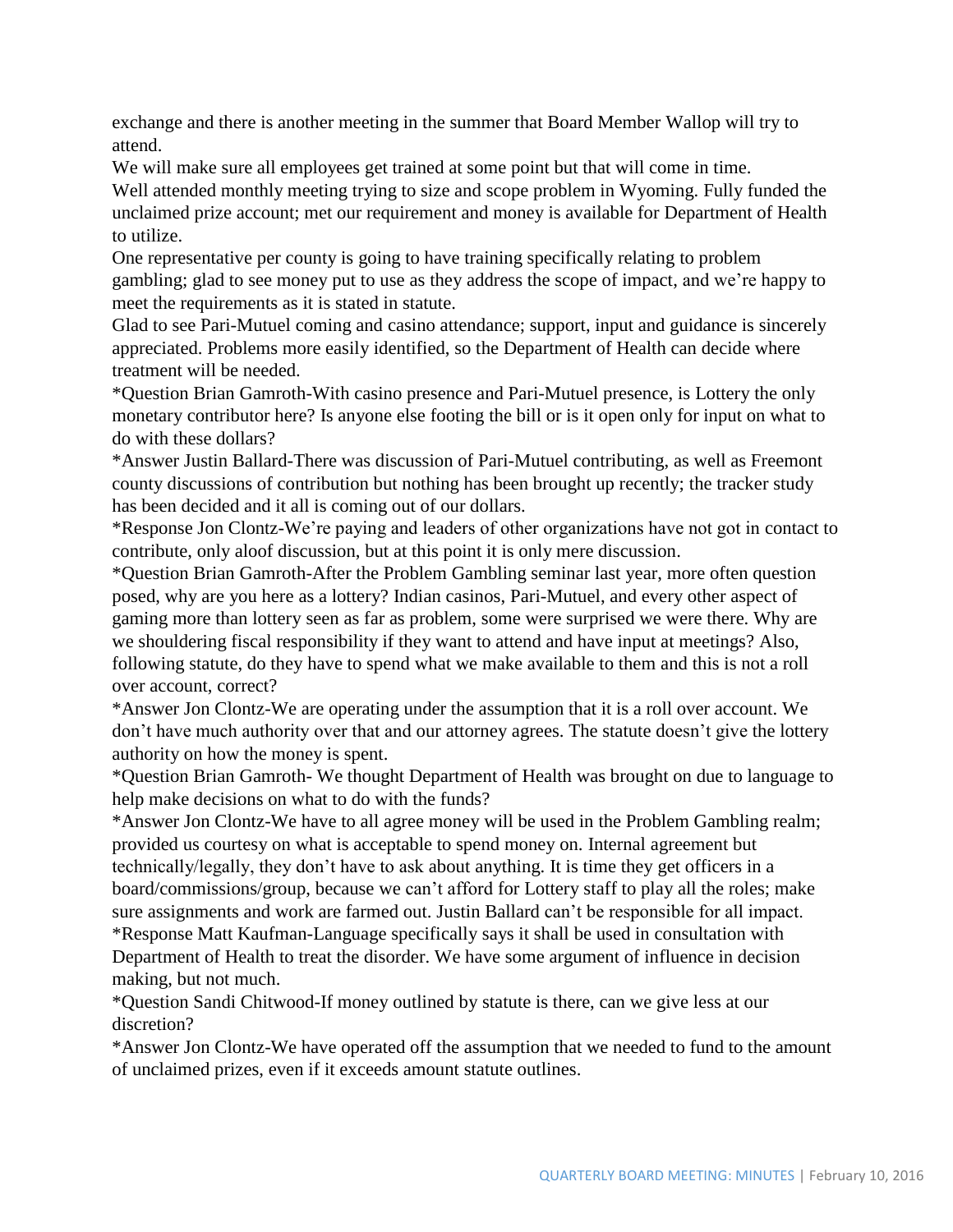\*Response Matt Kaufman-The statute references unclaimed prizes in net proceeds, excluding certain unclaimed prize money and it doesn't outline to fund beyond that.

\*Question Dave Bonner-This allows return of unclaimed prize money then, but to clarify, when does that kick in?

\*Answer Matt Kaufman-It is discretionary as long as we're fully funding the program. \*Response Dave Bonner-I'm bothered by this. It doesn't say the first \$200k, so we're not committed to paying that in full.

\*Answer Mark Macy-We are funding to educational programs beyond that, and up to this time Department of Health has had no money put aside. My fear is nothing is developed and sucked into black hole of Department of Health so there has to be some accountability and it has to be spelled out that these funds are used specifically for Problem Gambling.

\*Response Jon Clontz-We were clear that they have to use it for this issue, but Board Member Bonner may be right and it needs to be explored. It was written that way so money can't just be funded into the account if it isn't being utilized. It is necessary to prevent that from happening \*Response Justin Ballard-We haven't transferred money yet specifically because of this reason. \*Response Jon Clontz-We have agreed to training, but haven't dumped money into account as of now

Discussed transfer of money from one place to another, but don't want us to transfer money so it gets swept into a general fund.

\*Response Sandi Chitwood-Back to the original question, the other side is it continues to build and gets spent in a "use it or lose it" fashion, but we want it to be spent to really help people with this. Didn't have anyone who is versed in this and that's an awful lot of money going into something we don't know much about.

\*Answer Jon Clontz-One thing we can say is we've certainly met our statutory obligation. Second, we haven't actually transferred any funds, third going forward can work with Mr. Kaufman, Mr. Ballard, and leaders at Department of Health to get a Memorandum of Understanding until it's acceptable by the board.

\*Response Mark Macy-We want to understand where the money is and what it's going to be used for. We're going to have to talk about it and when they may not need the full amount. It is within our bounds to set some guidelines, so it's good things to talk about it early on. MUSL meeting attended; MUSL pays for these meetings. Discussion for capping jackpots but it has been shelved indefinitely. Monitor trending of matrix change and how it works. Discussed security issues and recent internal audit.

Pleased with progress with Macy Holmes, discussed maternity leave of Alisha Pineda, and the promotion of Kayla Runkel. New position title has been arranged, rather than hiring in under same title as position left. Covered in vision statement previously sent to board and staff and this position will still report directly to CEO. Position salary change is a savings. Announcement out and will hopefully have good responses from here.

\*Mark Macy-Thanks to staff for coming to line of credit payoff event, as we had a great turnout.

# **Finance & Accounting Report:**

Mr. Scissons presented the following updates:

Discussed originally in sub-committee the quarterly financials and budget amendments. Similar in comparison to Q1; in line with projected net income.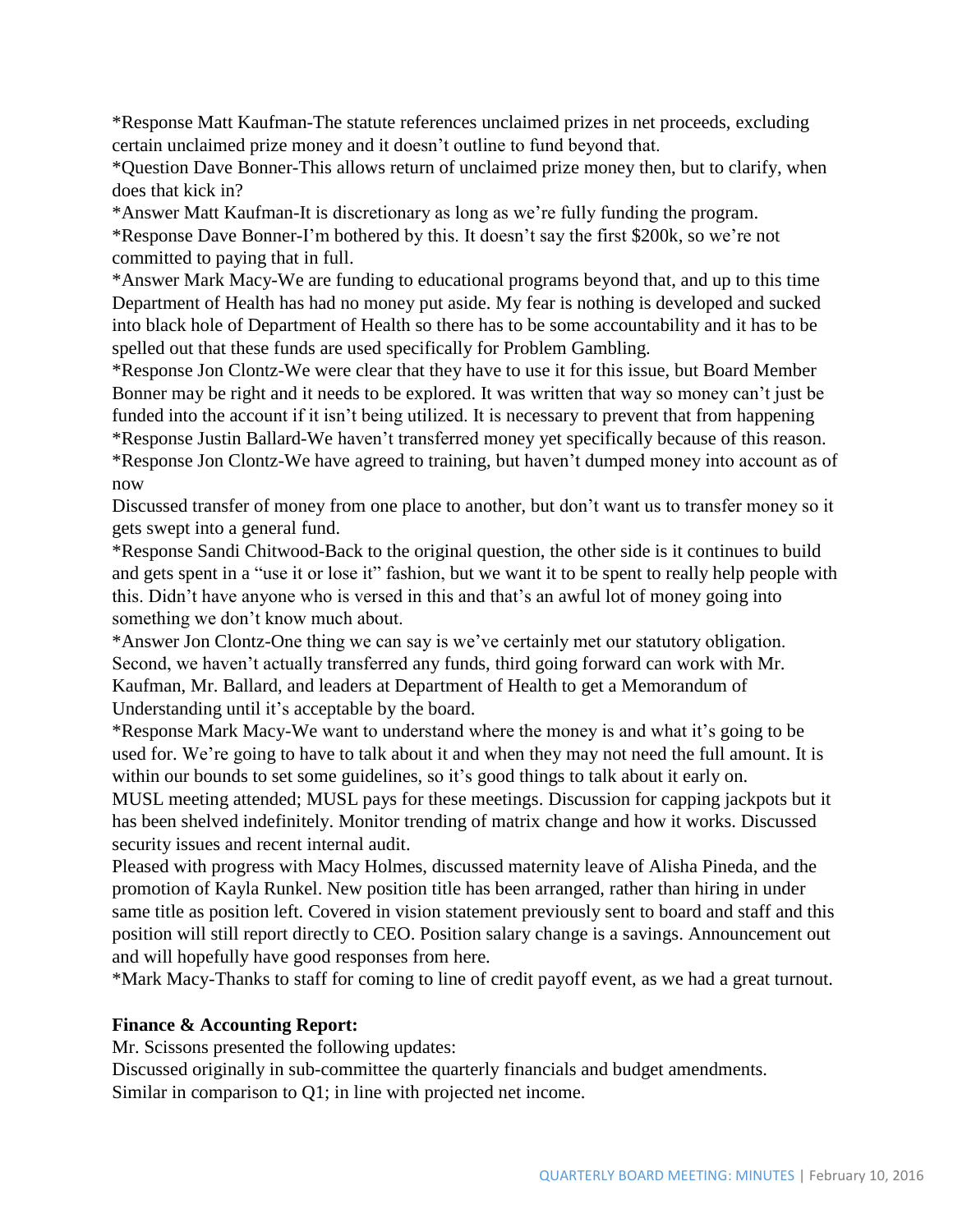Overall, gross profit fairly in line. Expenses also fairly in line with budget; depreciation expense was not budgeted. Department of Health account is now fully funded, A/P was fairly high, but now current on that.

Line of Credit is now paid off as well.

Assets still in the negative, but as of today we've made a big swing.

\*Response Jon Clontz-As a reminder, this was reviewed with the sub-committee.

Discussed separate line item in budget for unclaimed prize money and funded accounts to track in journal entries. Lottery will discover a mechanism for the board to communicate how much they want in there for Department of Health Problem Gambling funding.

Discussed budget amendments in line detail of what was changed.

\*Added Jon Clontz-We need to make sure board members are submitting expense reports; Macy Holmes has cross trained with Alisha Pineda and we'll get up to speed on sending those out as well. We will get on top of that. We still don't think we'll spend as much as budgeted for compensation, but we will get caught up with that immediately.

Looking at contracted services decrease, mainly in the marketing spend.

Compensation decrease due to staffing changes; increases in staff training and development in expenditures. Budget amendments summarized again for the chairman before motion to approve. Motion made by Dave Bonner to approve the Q2 Financials & FY16 Budget Amendments as presented. The motion seconded by Brian Gamroth and the motion passed by a unanimous 8/0 vote.

## **Marketing & Sales Report:**

Mr. Ballard presented the following updates in sales:

Sales graphs previously discussed with sub-committees.

Currently only Powerball & Mega Millions in year over year graph. Demonstrates impact over jackpot run up and matrix change. Trends presented for each game separately.

Actual vs. original projected sales trends discussed; had a previous gap and sat down as a team to revise projections to become more realistic. Based more on historical data, but revisions were made before Powerball run so extraordinary sales were not factored into this. Much more achievable and realistic amount shown, and a good basing for the FY17 budget. We were below our original projection, but now above.

Sales after Powerball hit have still been doing well for us, under the influence of jackpot for Cowboy Draw; we will rebase-line and see where we are going forward without large jackpots. Wave 3 Tracker Study results had an incentive. Used social media promoted tracker, \$200 a day prize. By the end of the study, there was a \$500 winner. Had increase in number of respondents by over 400%. High results previously but volume of respondents increased significantly, but doesn't allow for comparison. Got results from younger demographic as we had hoped. Used social media to blast tracker, plus incentive; everyone available to qualify for incentive.

Discussed respondent rates by age demographics and regional profiles; education levels as well. Income addressed; key findings show millennials hardest to bring in.

Agreement that most people want scratch tickets.

Cowboy Draw is our best game due to better odds; women happier with Wyolotto; scratch tickets desired is a continuing theme.

Lottery availability believe it is readily available; website subscribers very strong.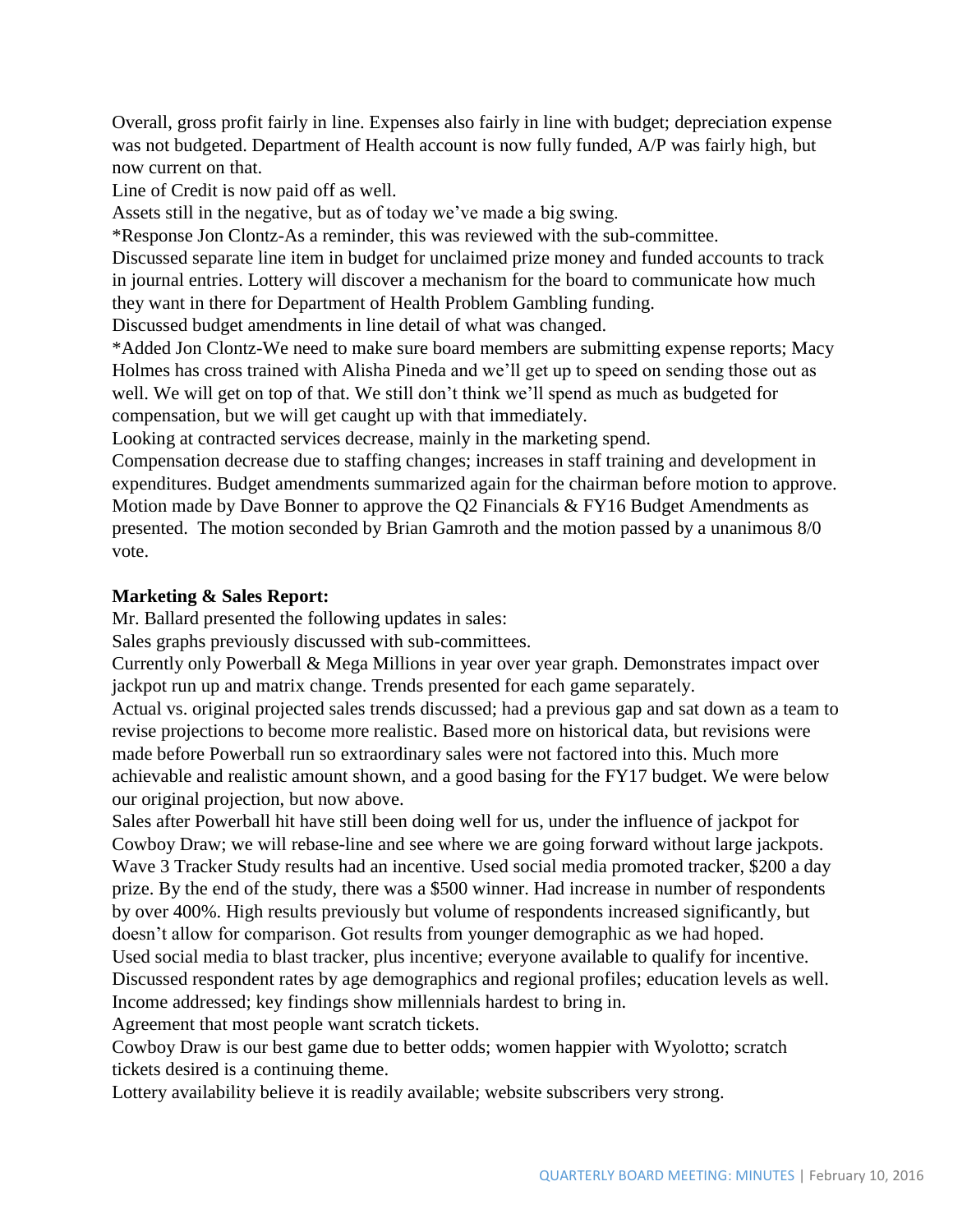Corresponds directly to popularity of sales in games.

Gaming behavior demographic profile shows that the millennials are not as popular in traditional gaming as other options available to them.

Convenient stores and grocery stores most popular to buy.

Jackpots are the most motivation to play for players; monitoring that closely.

Compared product types by surrounding states.

Jackpot impact on spend discussed.

Purchase frequency per game outlined and discussed, by different demographics.

Net promoters score vs. distractors; significantly more responders skewed results, still have possibility of connecting more with younger demographic.

Suggested changes for Wyolotto discussed, as well as what they liked best about the Lottery. \*Question Mark Macy-Has anything surprised you since the last study?

\*Answer Justin Ballard-The younger demographic data backs up future campaigns to appeal to the younger demographic; going forward, we will transition this to a once a year study due to cost and data that we needed has been collected.

Focus group to study and test Keno. Background given on these groups and key findings presented. Strong interest, but confusion on how to play.

Some states used it as a scratch play; we would have to be clear it was a draw game.

People liked the selection of price points on the games.

\*Response Jon Clontz-We had this research done prior to direction to not pursue this game, just to clarify.

Lack of awareness was top reasons for why the Lottery hasn't been played; Powerball run up may have helped us with that issue.

Strong marketing and training would be required if we did decide to move forward with Keno. \*Question Dave Bonner-Who pays for these studies/focus groups?

\*Answer Justin Ballard-Lottery paid for them, but Intralot will help going forward related to new game strategy and research. New game development will be covered in a portion by them

Mrs. Runkel presented the following updates in marketing:

Discussed original trigger campaigns slated; change in marketing budget adjusted refresh of Cowboy Draw.

People had already seen these so focus was shifted to all games for jackpot awareness. Gathered additional airtime during the Super bowl at no additional cost.

Jackpot drives sales so we had to figure out which trigger to launch at what times to get the best results. Determined prior to Powerball jackpot run up, but not sure much change on awareness beyond a certain point.

May be skipping certain triggers due to high jackpots; website coded to each triggers to assist. Website will change, digital ads, TV ads will change along with them; not a static design.

Discussed radio and TV ads in some detail, ad focuses on each game in the trigger.

Attempted to display radio and TV ads, had audio issues.

UW Basketball Sponsorship overview given for giveaway promotion. Discussed what went along with this giveaway; two week run completely done on social media and had a great turnout and a great way for people to get engaged on our website.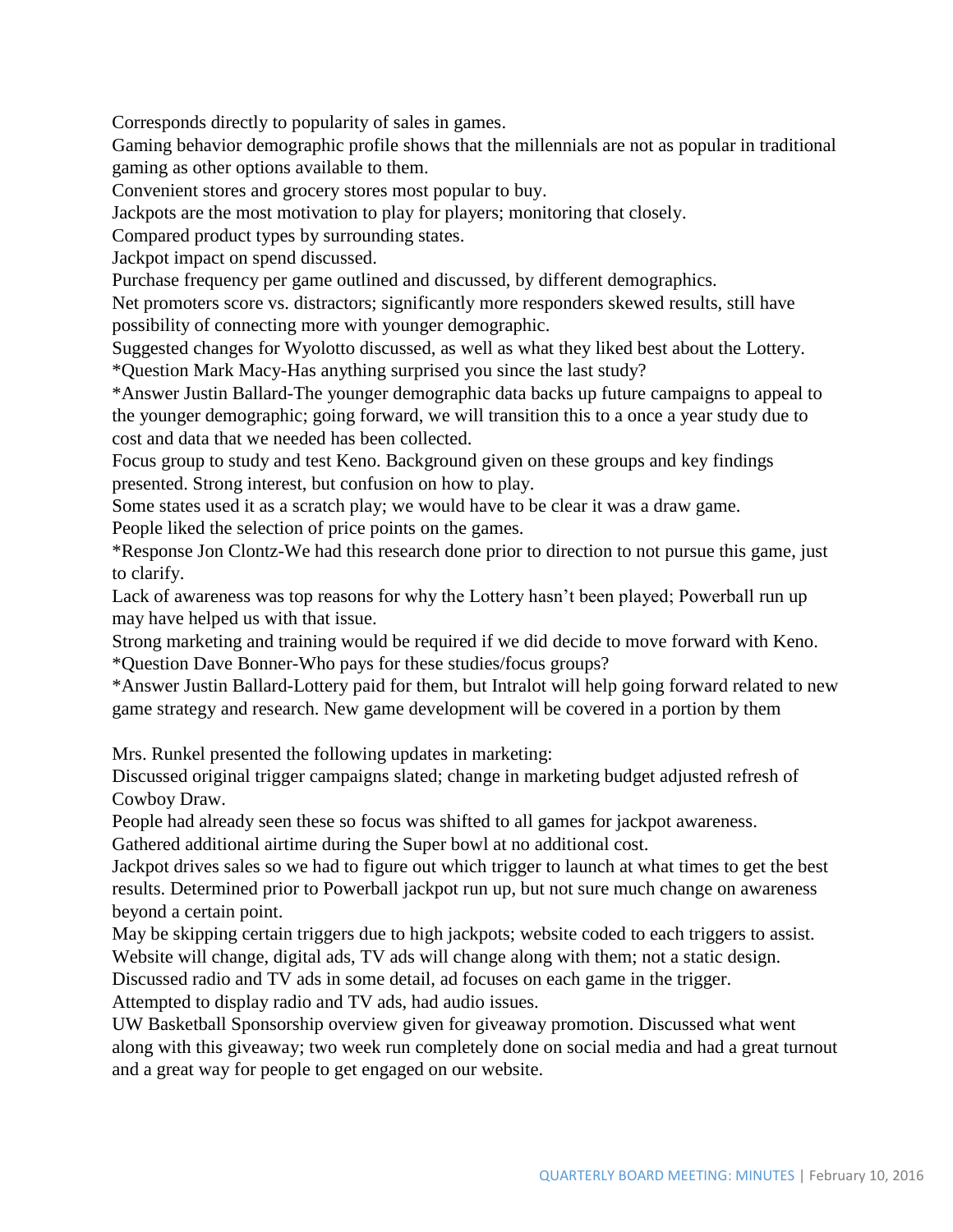Facebook giveaway had RNG used to select winner, which was from Cheyenne. Waiting for jackpot to get out and not monopolize that time; should be going out soon now.

Halftime show discussed and displayed in board materials provided.

Last season showed we didn't have success selling tickets at the games; changed to swag giveaways, etc.

Powerball was the focus during football and part of basketball; shifting back to Cowboy Draw for "Cowboy" basketball.

Made sense to have something branded for UW if we aren't selling tickets.

SWAG items continued to be given away; courtside LEDs help promote our brand. UW marketing team helped pick participants and they were given prizes. Halftime game explained and moved on to PA script given to announcers to promote fun verbiage that was branded specifically for us. Kept it on track and had some control over what was said. Showed how branding had changed in game switch; mention of game and purchase of tickets. \$15k giveaway mentioned; unique because it was a 2 month long giveaway. Twice a week, players were given new codes to enter for a chance to win; got thousands more entries this way. Winner purchased ticket in Sheridan and excited for this promotion's turnout. Motion made by Dave Bonner to approve the Marketing & Sales Report as presented. The motion seconded by Sandi Chitwood and the motion passed by a unanimous 7/0 vote.

# **Governance Activity:**

Mr. Clontz presented the following updates:

Implementation of Performance Management Plan has been promised to create benchmarks, conducted quarterly reviews, and site issues before they become critical. Moving away from startup, our goal was to be working on it by now. Delayed due to staffing position not filled; idea still there and not new to this. Working with the rest of the team, we will report our results to the board.

Policy discussion will be walked through by legal team.

Matt Kaufman did a refresh on policies for the board's benefit. New effort undertaken on employee manual due to issues coming up over the last year. Board governance manual was original a working draft and hadn't been updated, but not many changes made.

New sections in employee manual, starting with complaint resolution process. Whistleblowing previously stated in employee handbook, so this was added for complaints against CEO or board members. Outlined that chairman can convene a sub-committee meeting to determine an appropriate course of action. Outlines what alternative actions can be used; specific enough for direction and to employees if issues arise.

Bonuses was a simple change as a recognition of flexibility of Wyolotto to deem appropriate amount for performance bonuses. This allows the CEO to award performance bonuses at his discretion and we didn't attempt to create a list of reasons why these can be given, as it is intended to be flexible.

Donated Leave discussed. There is a policy about accrual of leave and how staff is entitled to use that leave. We didn't have anything about time needed that they had not accrued. Created a formal mechanism so employees knew that this was an option. Can allow donation of leave, if approved by CEO on case by case basis.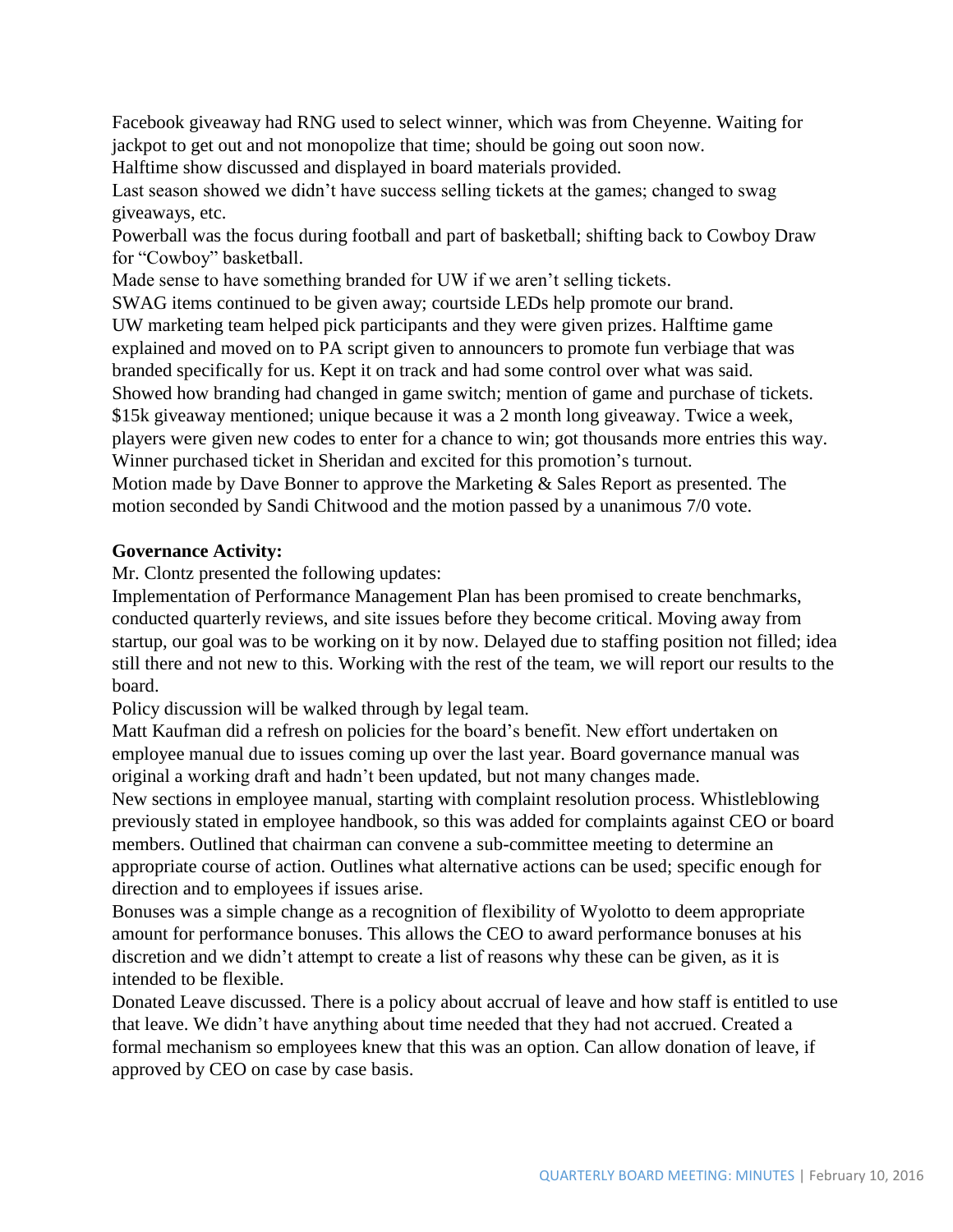\*Added Jon Clontz-The guideline was taken from the state and other companies so it is managed in a way that is considered a standard.

Made note of language change needed and amended to state "sick leave" rather than just "leave". Discussed that these policies came up over time where we had situations and no policies in place and these were issues previously discussed in sub-committee.

Matt Kaufman stated that all board members were emailed the revised governance manual; went through this revised governance manual with sub-committee; adopt new policy so both new versions are set and can move forward from here.

Motion made by Jim Whalen to approve the Governance Manual & Employee Handbook as revised. The motion seconded by Sandi Chitwood and the motion passed by a unanimous 7/0 vote.

## **Closing Remarks:**

Chairman Mark Macy called for any closing questions, remarks, or discussion:

Jon Clontz stated that it is not on the agenda but discussed new game research and development. Lucky for life is a draw game that is being considered. Colorado is bringing it in, but that is not the main issue for bringing it in, although it enhances reasons why we think it would be a great game to bring in. Top game on Intralot's list as well; poll as displaying that it will be a good game for entertainment and revenue.

Higher payout percentage than Cowboy Draw; game portfolio development brings it back to looking at ways for games not to cannibalize each other and for players not to get bored. Creating a three year plan that will outline the new game and we're confident that we need to move forward but will need at least 6 months to go through development and testing.

Comments about keeping TRW informed, but clearly understanding this is a board decision. If the board approves or denies going forward, we need to start to do some tangible things to develop project timeline, etc., rather than research part of it. Lucky for Life game specifics discussed, as well as impact on reserve account funds.

Board Member Dave Bonner requested documentation on the game summary before decision is made by the board.

Jon Clontz stated the goal for today was to lay it out there and push this game to the top, but we will put together a summary and will get that out to the board.

Some thoughts on TRW involvement between now and the next meeting on how deeply the legislative involvement should be. TRW not thrilled they weren't consulted on the game that was selected previously; verbalized it would be taken back to the board for consideration.

\*Response Dave Bonner-Lottery has done a masterful job communicating with legislators, but as board we need to go back to statute on this issue. Statute outlined, and emphasized "free of political influence". Recommended CEO work the relationship, but not here to ask permission on these types of issues.

Discussion had on new game training and education plan prior to launch.

Board acknowledged team accomplishments and excitement for new game proposal. Financial position is staggering due to Powerball run up and deserved mention and amazing what the potential is with large jackpots. Tremendous job with a lot of staffing changes at Lottery Headquarters and ability to keep hype going also is something that deserves more coverage.